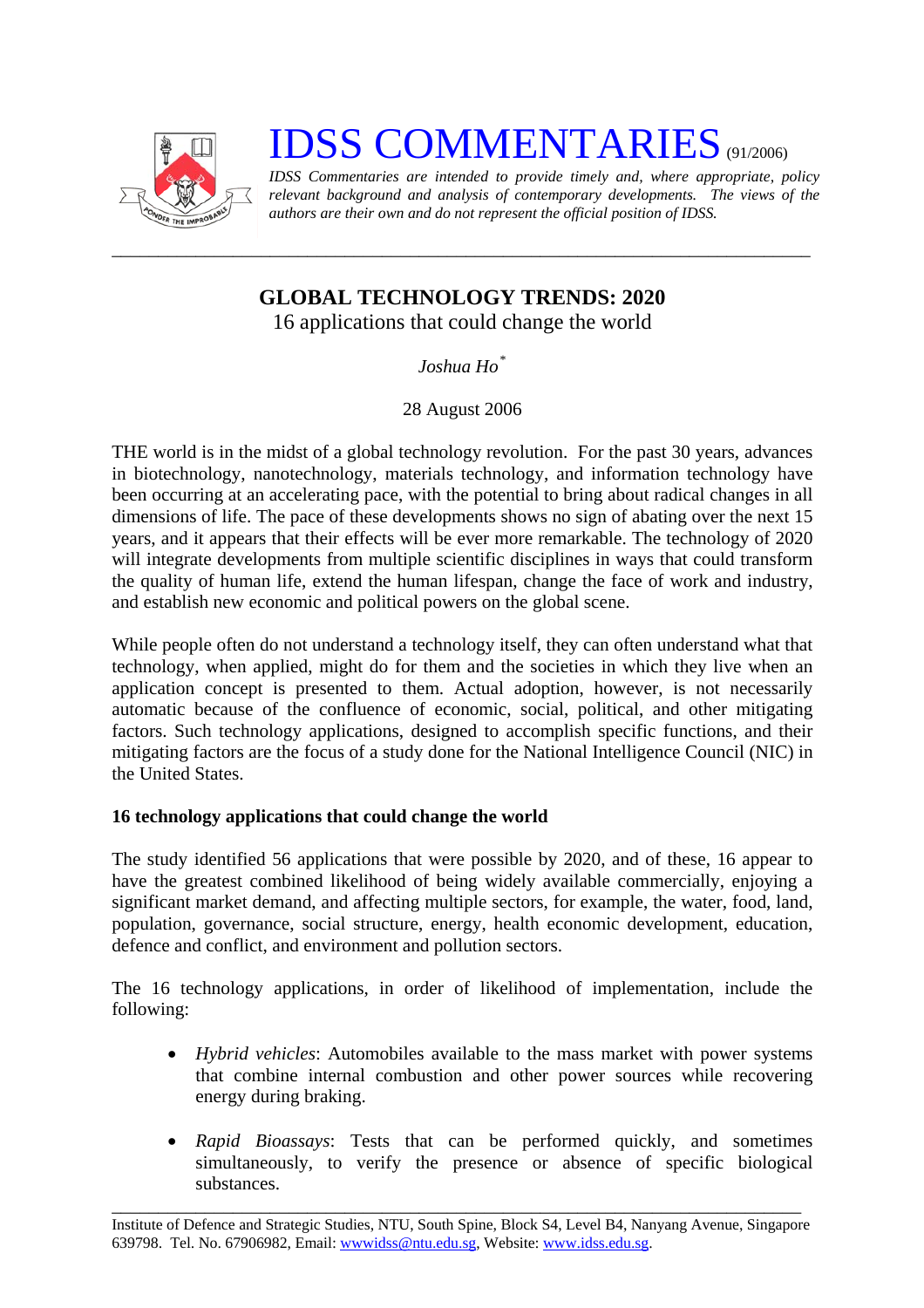- *Rural wireless communications*: Widely available telephone and internet connectivity without a wired network infrastructure.
- *Targeted drug delivery*: Drug therapies that preferentially attack specific tumours or pathogens without harming healthy tissues and cells.
- *Communication devices for ubiquitous information access*: Communication and storage devices, both wired and wireless, that provide agile access to information sources anywhere, anytime. Operating seamlessly across communication and data storage protocols, these devices will have growing capabilities to store not only text but also meta-text with layered contextual information, images, voice, music, video, and movies.
- *Ubiquitous radio frequency identification (RFID) tagging of commercial products and individuals*: Widespread use of RFID tags to track retail products from manufacture through sale and beyond, as well as individuals and their movements.
- *Improved diagnostic and surgical methods*: Technologies that improve the precision of diagnoses and greatly increase the accuracy and efficacy of surgical procedures, while reducing invasiveness and recovery time.
- *Quantum cryptography*: Quantum mechanical methods that encode information for secure transfer.
- *Cheap solar energy*: Solar energy systems inexpensive enough to be widely available to developing and undeveloped countries, as well as economically disadvantaged populations.
- *Filters and catalysts*: Techniques and devices to effectively and reliably filter, purify, and decontaminate water locally using unskilled labour.
- *Green manufacturing*: Redesigned manufacturing processes that either eliminate or greatly reduce the waste streams and the need to use toxic materials.
- *Tissue engineering*: The design and engineering of living tissue for implantation and replacement.
- *Genetically Modified (GM) crops*: Genetically engineered foods with improved nutritional value (for example through added vitamins and micronutrients), increased production (for example by tailoring crops to local conditions), and reduced pesticide use (for example by increasing resistance to pests).
- *Pervasive sensors*: Presence of sensors in most public areas and networks of sensor data to accomplish real-time surveillance.
- *Wearable computers*: Computational devices embedded in clothing or in other wearable items such as handbags, purses, or jewellery.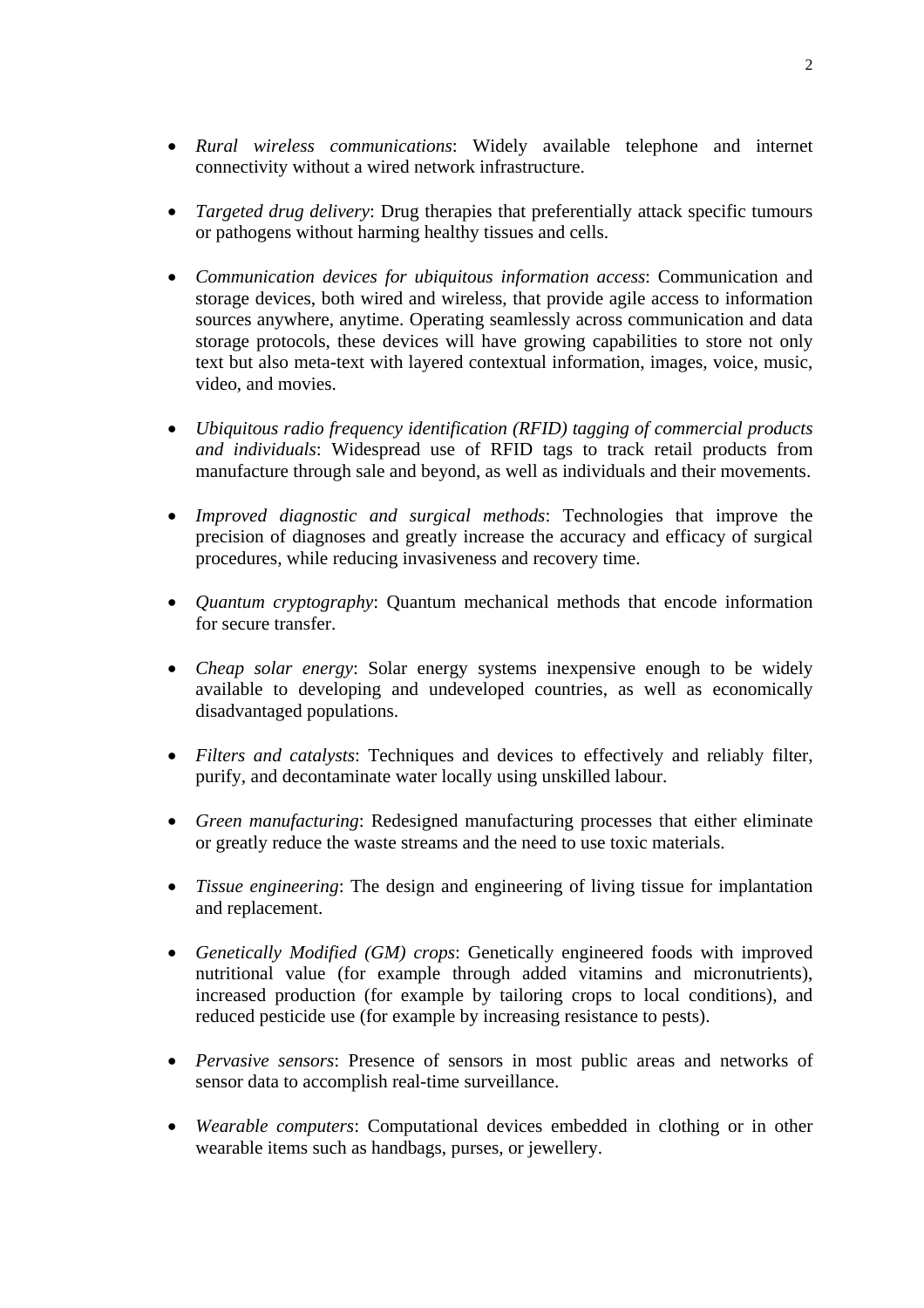• *Cheap autonomous housing*: Self-sufficient and affordable housing that provides shelter adaptable to local conditions, as well as energy for heating, cooling, and cooking.

### **Impact of Change**

The initial 56 technology applications identified vary significantly in technical and implementation feasibility by 2020. Technical feasibility is defined as the likelihood that the application will be possible on a commercial basis by 2020. Implementation feasibility is the net of all non-technical barriers and enablers, such as market demand, cost, infrastructure, policies and regulations. An assessment of implementation feasibility was made based on rough qualitative estimates of the size of the market for the application in 2020 and whether or not it raises significant public policy issues. The 16 identified technology applications had both a high technical feasibility as well as high implementation feasibility.

What can be observed is that increasingly, the technology applications that will be introduced in the future entail the integration of multiple technologies. New approaches to harnessing solar energy, for instance, are using plastics, biological materials, and nanoparticles. The latest water purification systems use nanoscale membranes together with biologically activated and catalytic materials. Technology applications such as these may help to address some of the most significant problems that different nations face, that is, those problems involving water, food, health, economic development, the environment, and many other critical sectors.

While extensive, this technology revolution will play out differently around the globe. Although a technology application may be technically possible by 2020, not all countries will necessarily be able to acquire it, much less put it widely to use, within that time frame. An adequate level of science and technology (S&T) capacity is the first requirement for many sophisticated applications. A country might obtain a technology application through its domestic research and development (R&D) efforts, a technology transfer, or an international R&D collaboration, all of which are indicators of a country's science and technology capacity. A country could also simply purchase off-the-shelf systems from abroad. However, many countries will not have achieved the necessary infrastructure or resources in 15 years to do such things across the breadth of the technology revolution.

#### **The key role of R&D**

What is more, the ability to acquire a technology application does not equal the ability to implement it. Doing research or importing know-how is a necessary first step. But successful implementation also depends on the drivers within a country that encourage technological innovation and the barriers that stand in its way. Such drivers and barriers reflect a country's institutional, human and physical capacity; its financial resources; and its social, political, and cultural environment. Each of these factors plays a part in determining a nation's ability to put a new technology application into the hands of users, cause them to embrace it, and support its widespread use over time.

For these reasons, different countries will vary considerably in their ability to utilize technology applications to solve the problems they confront. To be sure, not all technology applications will require the same level of capacity to acquire and use. But even so, some countries will not be prepared in 15 years to exploit even the least demanding of these